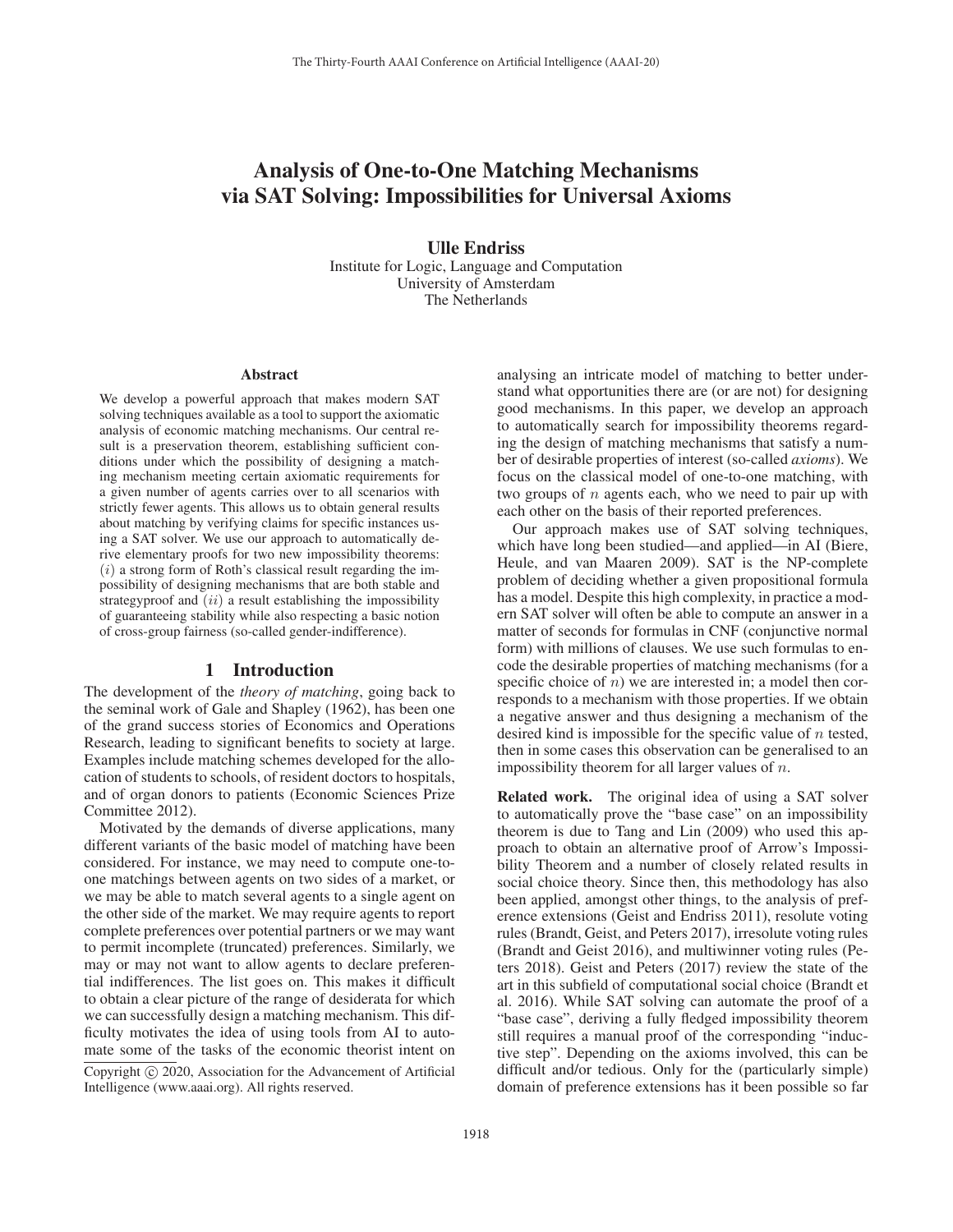to obtain a general meta-result that shows—for axioms that meet certain syntactic conditions when expressed in a suitable formal language—that any impossibility observed at a given domain size always extends to all larger domains sizes, thereby making manual proofs for specific such axioms obsolete (Geist and Endriss 2011).

While the present paper is the first instance where the SAT-based approach is used to support the axiomatic study of matching mechanisms, we note that Drummond, Perrault, and Bacchus (2015) have used SAT solving techniques to *implement* matching mechanisms in practice.

Contribution. We propose a formal language for expressing axioms of interest in the context of designing one-toone matching mechanisms and show that for axioms that have a particular syntactic form (the *universal axioms*) the mathematical possibility of designing mechanisms satisfying those axioms is preserved whenever we reduce the number of agents involved. This *Preservation Theorem* allows us to fully automate the search for relevant impossibility theorems by delegating the verification of the base case to a SAT solver. We describe this approach and use it to derive elementary human-readable proofs of two new impossibility theorems. One of them is a strong form of a classical result on the impossibility of combining *stability* and *strategyproofness* (Roth 1982), and the other establishes the impossibility of combining *stability* with a fairness notion known as *gender-indifference* (Masarani and Gokturk 1989).

Paper outline. In Section 2 we recall the familiar model of one-to-one matching and discuss relevant axioms. Then, in Section 3 we present our language for encoding axioms and prove our Preservation Theorem, and in Section 4 we show how to apply our approach to automate the search for impossibility theorems. Section 5 concludes.

The code used to derive (and full documentation of) the computer-generated results mentioned in this paper are available as supplementary material (Endriss 2019).

## 2 Matching Mechanisms

In this section we recall the classical model of one-to-one matching markets introduced by Gale and Shapley (1962). We also review a number axioms describing intuitively desirable properties of one-to-one matching mechanisms.

## 2.1 The Model

For any given number  $n \in \mathbb{N}$ , let  $A_n = \{a_1, \ldots, a_n\}$  and  $B_n = \{b_1, \ldots, b_n\}$ . For any set X, let X! denote the set of all strict linear orders on  $X$ . We want to model scenarios involving two groups of n agents each,  $A_n$  and  $B_n$ . Each agent  $a \in A_n$  reports her preferences in the form of a strict linear order on  $B_n$ , and each agent  $b \in B_n$  reports her preferences in the form of a strict linear order on  $A_n$ . This results in a *profile* of preferences—an element of  $B_n!^n \times A_n!^n$ .

On the basis of such a profile, we want to match each member of  $A_n$  with a member of  $B_n$ . The first—intriguing if moderately inappropriate—example for such a scenario in the original paper of Gale and Shapley (1962) is that of a "marriage market", in which  $n$  men and  $n$  women need to

get married off to each other. A more significant application is that of  $n$  job seekers and  $n$  employers (with one vacancy each) who need to get matched to each other.

A *matching* M is a subset of the set  $A_n \times B_n$  of pairs with the property that  $\#\{b \mid (a, b) \in M\} = 1$  for all  $a \in A_n$  and  $\#\{a \mid (a, b) \in M\} = 1$  for all  $b \in B_n$ .

A *matching mechanism*  $\mu : B_n!^n \times A_n!^n \to 2^{A_n \times B_n}$  is a function mapping any given profile  $p$  to some matching  $M = \mu(p)$ . We call *n* the *dimension* of the mechanism  $\mu$ (and also of the profiles  $p$  it can be applied to).

**Example 1.** Consider the following profile for  $n = 3$ :

$$
a_1 : b_1 \succ b_2 \succ b_3 \qquad b_1 : a_2 \succ a_3 \succ a_1 a_2 : b_2 \succ b_1 \succ b_3 \qquad b_2 : a_3 \succ a_1 \succ a_2 a_3 : b_1 \succ b_3 \succ b_2 \qquad b_3 : a_1 \succ a_2 \succ a_3
$$

Under the *serial dictatorship* with  $a_1$  picking first and  $a_2$ next, we obtain the matching  $\{(a_1, b_1), (a_2, b_2), (a_3, b_3)\}.$ Under the *deferred-acceptance mechanism* of Gale and Shapley (with agents in  $A_3$  proposing to agents in  $B_3$ , who always accept the best proposal received so far), on the other hand, we obtain  $\{(a_1, b_2), (a_2, b_1), (a_3, b_3)\}.$ 

# 2.2 Axioms

What makes for a good matching mechanism? In game theory, and in economic theory more broadly, we approach such questions by means of the *axiomatic method*. This involves formulating intuitively appealing normative principles in precise mathematical terms, resulting in so-called *axioms*, and exploring what kind of mechanism will satisfy which axioms (Roth and Sotomayor 1990). The most important axiom in the literature on matching is *stability*. It encodes the desideratum that we would not want our mechanism to return a matching that is unstable, in the sense that two agents a and b—a so-called *blocking pair*—have an incentive to partner up with each other rather than the agents they have been assigned to by the mechanism.

Definition 1. *A mechanism* μ *is stable if for no profile* p *in which agent* a *prefers* b *to* b- *and agent* b *prefers* a *to* a- *it is the case that both*  $(a, b') \in \mu(p)$  *and*  $(a', b) \in \mu(p)$ *.* 

For instance, the aforementioned deferred-acceptance mechanism is known to be stable (Gale and Shapley 1962), while Example 1 shows that serial dictatorships are not stable (in the example,  $(a_3, b_1)$  is a blocking pair).

We are also going to consider the following (nonstandard) variant of stability, which only requires protection against deviating agents who are each others' absolute favourite.

**Definition 2.** A mechanism  $\mu$  is **top-stable** if  $(a, b) \in \mu(p)$ *for every profile* p *in which agent* a *ranks* b *at the top of her preference order and agent* b *ranks* a *at the top of hers.*

Observe that stability entails top-stability (which is a much weaker requirement). If we have reason to believe that agents will reject the solution proposed by our mechanism only in the most extreme cases, then we may be content with trying to guarantee merely top-stability rather than the more demanding property of stability.

A central concern in all of game theory, including the theory of matching, is whether we can prevent strategic agents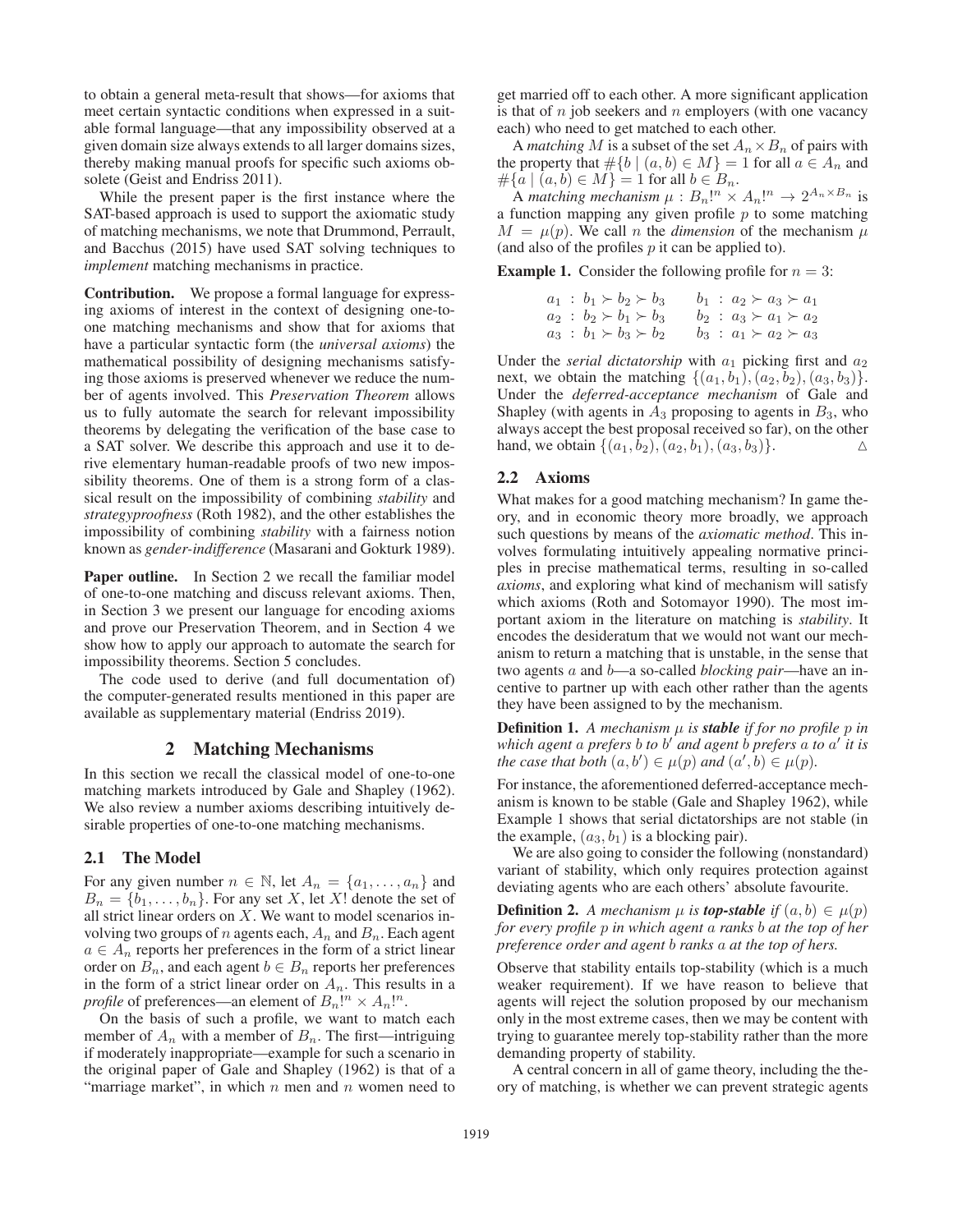from misrepresenting their truthful preferences. For agent  $i ∈ A_n ∪ B_n$ , we say that profiles p and p' are *i*-variants of each other if no agent other than  $i$  (and possibly not even  $i$ ) changes her preferences when we move from  $p$  to  $p'$ .

Definition 3. *A mechanism* μ *is one-way strategyproof for agents of the first group if for no agent* a *in that group and no*  $a$ -variants  $p$  and  $p'$  it is the case that, in  $p$ ,  $a$  prefers  $b$  to  $b'$ *for agents b and b' with*  $(a, b') \in \mu(p)$  *and*  $(a, b) \in \mu(p')$ *.* 

Note that if the condition above is violated, then in profile  $p$  agent  $a$  has an incentive to pretend that her actual preferences are as in profile  $p'$ . The axiom of one-way strategyproofness for agents of the second group is defined analogously. Now a mechanism μ is called *two-way strategyproof* if it is one-way strategyproof for agents of both groups.

A very different kind of concern is whether the mechanism we choose to implement is *fair*. For example, a wellknown deficiency of the deferred-acceptance mechanism is that it treats the members of the first group more favourably than the members of the second group. An interesting proposal for an axiom designed to rule out such sources of unfairness is due to Masarani and Gokturk (1989). In reference to the interpretation of agents in  $A_n$  as men and agents in  $B_n$ as women, this axiom is known as "gender-indifference". We say that profiles  $p$  and  $p'$  are *swap-variants* of each other, if  $a_i$  prefers  $b_j$  to  $b_{j'}$  in p whenever  $b_i$  prefers  $a_j$  to  $a_{j'}$  in  $p'$ (and analogously with the roles of  $a$  and  $b$  inverted).

**Definition 4.** *A mechanism*  $\mu$  *is gender-indifferent if*  $(a_i, b_j) \in \mu(p)$  *implies*  $(a_j, b_i) \in \mu(p')$  *for any swapvariants* p and p' and any two indices  $i, j \in \mathbb{N}$ .

Thus, this axiom requires that, if we swap groups in the input consumed by  $\mu$ , then this should result in a corresponding swap of the groups in the output returned by  $\mu$ .

# 3 The Preservation Theorem

In this section we prove our Preservation Theorem, establishing that any matching mechanism  $\mu^+$  of dimension n with  $n > 1$  that satisfies a given set of axioms meeting certain conditions can be transformed into a matching mechanism  $\mu$  of dimension  $n-1$  that satisfies the same set of axioms. The theorem applies to all axioms that can be expressed in (a particular fragment of) a particular formal language, which we also introduce in this section. The theorem is useful, because its contrapositive reading shows that any impossibility for designing a matching mechanism satisfying certain axioms that we might observe for a given specific dimension  $n$  immediately extends to a general impossibility theorem for every dimension greater or equal to  $n$ .

# 3.1 A Formal Language for Expressing Axioms

Recall the axioms capturing basic normative principles regarding the design of matching mechanisms reviewed in Section 2.2. They all talk about relationships between profiles and agents. To represent these and other axioms, we now introduce a formal language. Readers familiar with *many-sorted first-order logic* (see, e.g., Hodges 1997) will recognise this language as first-order logic with two sorts, one for profiles and one for agents (or more accurately: indices of agents), and a set of seven atomic propositions (to speak about preferences of agents in a given profile, about relationships between profiles, and about matchings). We stress that, in principle, there is room to extend this language further and to add additional atomic propositions for other types of basic relationships.

Let  $Var_N$  and  $Var_P$  be two disjoint (and sufficiently large) sets of *variables*. The set of all syntactically valid expressions  $\varphi$  of our language is defined by the following specification in Backus-Naur form. Here i represents variables in  $Var_N$  and p represents variables in Var<sub>P</sub>.

$$
\varphi \quad ::= \quad i \succ^A_{p,i} \quad i \mid i \succ^B_{p,i} \quad i \mid top^A_{p,i} = i \mid top^B_{p,i} = i \mid
$$
\n
$$
p \sim^A_i p \mid p \sim^B_i p \mid p \rightleftarrows p \mid p \triangleright (i,i) \mid
$$
\n
$$
\neg \varphi \mid \varphi \land \varphi \mid \forall_{\mathbf{N}} i \cdot \varphi \mid \forall_{\mathbf{P}} p \cdot \varphi
$$

The *interpretation* of formulas in our language depends on  $n$ , the dimension of the matching mechanisms we want to describe. Variables in Var<sub>N</sub> range over the set  $\{1,\ldots,n\}$ of agent indices, and variables in  $Var_{P}$  range over profiles. An *assignment* is a function  $\alpha$  : Var<sub>N</sub> ∪ Var<sub>P</sub>  $\rightarrow$   $\mathcal{D}_n$ , where  $\mathcal{D}_n = \{1, \ldots, n\} \cup (B_n!^n \times A_n!^n)$  that ensures that  $\alpha(i) \in \{1, \ldots, n\}$  for all  $i \in \text{Var}_{N}$  and  $\alpha(p) \in B_n!^n \times A_n!^n$ for all  $p \in \text{Var}_{P}$ . We often write  $p^{\alpha}$  as a shorthand for  $\alpha(p)$ . For any  $x \in \text{Var}_{N} \cup \text{Var}_{P}$ , assignments  $\alpha$  and  $\alpha'$  are called x-variants of each other if  $\alpha(y) = \alpha'(y)$  for every variable  $y \in \text{Var}_{N} \cup \text{Var}_{P} \setminus \{x\}.$  We write  $\mu, \alpha \models \varphi$  to say that mechanism  $\mu$  *satisfies* formula  $\varphi$  under assignment  $\alpha$ . This notion of satisfaction is defined inductively as follows:

- $\mu, \alpha \models j \succ_{p,i}^{\mathcal{A}} j'$  if  $a_{\alpha(i)}$  ranks  $b_{\alpha(j)}$  above  $b_{\alpha(j')}$  in  $p^{\alpha}$
- $\mu, \alpha \models i \succ^{\hat{\mathbf{B}}}_{p,j} i'$  if  $b_{\alpha(j)}$  ranks  $a_{\alpha(i)}$  above  $a_{\alpha(i')}$  in  $p^{\alpha}$
- $\mu, \alpha \models top_{p,i}^{\hat{A}} = j$  if  $a_{\alpha(i)}$  ranks  $b_{\alpha(j)}$  at the top in  $p^{\alpha}$
- $\mu, \alpha \models top_{p,j}^{\hat{B}} = i$  if  $b_{\alpha(j)}$  ranks  $a_{\alpha(i)}$  at the top in  $p^{\alpha}$
- $\mu, \alpha \models p \sim_i^{\alpha} p'$  if profiles  $p^{\alpha}$  and  $p'^{\alpha}$  are  $a_{\alpha(i)}$ -variants
- $\mu, \alpha \models p \sim^{\mathbb{B}}_{j} p'$  if profiles  $p^{\alpha}$  and  $p'^{\alpha}$  are  $b_{\alpha(j)}$ -variants
- $\mu, \alpha \models p \rightleftarrows p'$  if profiles  $p^{\alpha}$  and  $p'^{\alpha}$  are swap-variants
- $\mu, \alpha \models p \triangleright (i, j)$  if  $(a_{\alpha(i)}, b_{\alpha(j)}) \in \mu(p^{\alpha})$
- $\mu, \alpha \models \neg \varphi$  if  $\mu, \alpha \models \varphi$  is not the case
- $\mu, \alpha \models \varphi \land \psi$  if both  $\mu, \alpha \models \varphi$  and  $\mu, \alpha \models \psi$  are the case
- $\mu, \alpha \models \forall_{N} i. \varphi$  if  $\mu, \alpha' \models \varphi$  for all *i*-variants  $\alpha'$  of  $\alpha$
- $\mu, \alpha \models \forall_{\text{P}} p. \varphi \text{ if } \mu, \alpha' \models \varphi \text{ for all } p\text{-variants } \alpha' \text{ of } \alpha$

A formula  $\varphi$  is called a *sentence* if every variable occurring in  $\varphi$  is bound by a quantifier. Observe that for sentences  $\varphi$ the assignment  $\alpha$  in a statement such as  $\mu, \alpha \models \varphi$  plays no role, so we can simply write  $\mu \models \varphi$  instead and say that mechanism  $\mu$  satisfies sentence  $\varphi$ .

For notational convenience, we also introduce several additional operators that can be reduced to the core operators of our language in the usual manner:  $\varphi \lor \psi$  is short for  $\neg(\neg \varphi \land \neg \psi), \varphi \rightarrow \psi$  is short for  $\neg(\varphi \land \neg \psi), \exists_{N} i.\varphi$  is short for  $\neg(\forall_N i.\neg\varphi)$ , and  $\exists_P p.\varphi$  is short for  $\neg(\forall_P p.\neg\varphi)$ . Note that our language has neither constant nor function symbols.

Table 1 demonstrates how to encode the axioms defined in Section 2.2 in our language. Inspection of these encodings shows that, not only can all of these axioms be expressed in our language, but they also are naturally expressed using a specific syntactic form. Let us call an axiom *universal*, if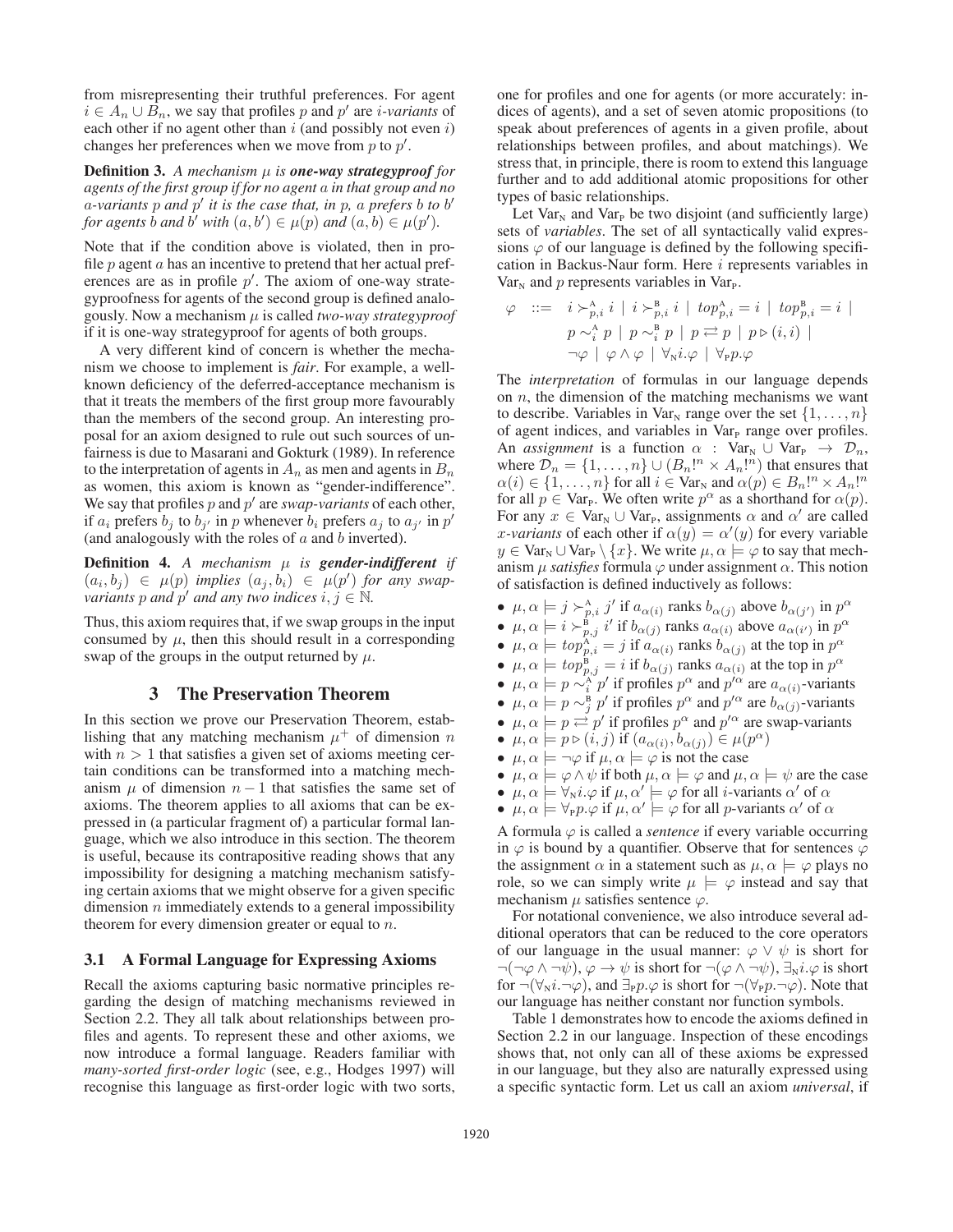| Stability           | $\forall_{p} p. \forall_{p} p'. \forall_{N} i. \forall_{N} i'. \forall_{N} j. \forall_{N} j'. \left[ (j \succ_{p,i}^{A} j' \wedge i \succ_{p,j}^{B} i') \rightarrow \neg (p \triangleright (i,j') \wedge p \triangleright (i',j)) \right]$  |
|---------------------|---------------------------------------------------------------------------------------------------------------------------------------------------------------------------------------------------------------------------------------------|
| Top-stability       | $\forall_{p} p. \forall_{N} i. \forall_{N} j. \left[ (top_{p,i}^{A} = j \wedge top_{p,j}^{B} = i) \rightarrow (p \triangleright (i,j)) \right]$                                                                                             |
|                     | One-way strategy proofness (for A) $\forall_p p \forall_p p' \forall_n i. \forall_n j. \forall_n j' \cdot \left[ (p \sim_i^A p' \land j \succ_{p,i}^A j') \rightarrow \neg (p \triangleright (i,j') \land p' \triangleright (i,j)) \right]$ |
| Gender-indifference | $\forall_{\text{P}} p. \forall_{\text{P}} p'. \forall_{\text{N}} i. \forall_{\text{N}} j . [(p \rightleftarrows p') \rightarrow (p \triangleright (i, j) \rightarrow p' \triangleright (j, i)) ]$                                           |

Table 1: Formalisation of common axioms

it can be expressed by a sentence in our language that is of the form  $\forall \vec{x}.\varphi(\vec{x})$ , where  $\vec{x}$  is a sequence of variables (each bound by the appropriate quantifier) and  $\varphi(\vec{x})$  is a quantifierfree formula involving only variables occurring in  $\vec{x}$ .

Lemma 1. *The set of universal axioms is closed under the operation of conjunction.*

*Proof.* Immediate from the fact that  $(\forall \vec{x}.\varphi) \land (\forall \vec{y}.\psi)$  is equivalent to  $\forall \vec{x} \vec{y}. (\varphi \wedge \psi)$  whenever the sequences of variables  $\vec{x}$  and  $\vec{y}$  do not overlap, together with the fact that we can freely rename variables for any given sentence. П

Proposition 2. *The axioms of stability, top-stability, (one-way and two-way) strategyproofness, and genderindifference are all universal axioms.*

*Proof.* Encodings of stability, top-stability, one-way strategyproofness, and gender-indifference in the required universal form are given in Table 1. For two-way strategyproofness, which is the conjunction of two formulas of the kind used to encode one-way strategyproofness, the claim now follows from Lemma 1.  $\Box$ 

While our formal language—and specifically its universal fragment—thus are sufficiently expressive to encode a range of important axioms of practical interest, there also are clear limitations (and, as we are going to see, these limitations are intended, as they allow us to focus on axioms that are "wellbehaved" in a sense to be made precise).

## 3.2 Preservation of Universal Axioms

We are now ready to formulate our central result. It is similar in nature to (one direction of) the classical Łos-Tarski ´ Theorem, a basic staple of model theory (Hodges 1997), on the preservation of first-order  $\forall_1$ -formulas in substructures.

**Theorem 3** (Preservation Theorem). Let  $\mu^+$  be a top-stable *matching mechanism of dimension*  $n > 1$  *that satisfies all axioms in a given set* Φ *of universal axioms. Then there also exists a top-stable matching mechanism* μ *of dimension* n−1 *that satisfies all axioms in* Φ*.*

*Proof.* Keeping in mind that (i) a given matching mechanism satisfies all the axioms in a set  $\Phi$  if and only if it satisfies their conjunction, and given that  $(ii)$  we have seen that the family of universal axioms is closed under taking conjunctions, it suffices to prove the claim for a single universal axiom  $\varphi$ . So let  $\mu^+$  be an arbitrary top-stable mechanism of dimension  $n > 1$  and let  $\varphi$  be a universal axiom such that  $\mu^+ \models \varphi$ . We need to construct a top-stable mechanism  $\mu$  of dimension  $n - 1$  such that  $\mu \models \varphi$ .

We are going to define  $\mu$  by fixing a procedure for extending any given profile p of dimension  $n - 1$  to a profile  $p^+$  of dimension n in such a way that we can first apply  $\mu^+$  to  $p^+$  and then project the result from  $A_n \times B_n$ down to  $A_{n-1} \times B_{n-1}$ , before returning it as  $\mu(p)$ . So let p be any profile of dimension  $n - 1$ . We construct  $p^+$  as follows. We first add  $b_n$  to the bottom of each preference order of each of the agents in  $A_{n-1}$  and  $a_n$  to the bottom of the preference orders of each of the agents in  $B_{n-1}$ . We then fix the preference order of the additional agent  $a_n$  as  $b_n > b_{n-1} > \cdots > b_1$  and that of the additional agent  $b_n$  as  $a_n \succ a_{n-1} \succ \cdots \succ a_1$ . Here is a schematic illustration of this construction of the new profile  $p^+$ :

| a <sub>2</sub> | $a_1$ : $\Box \succ \cdots \succ \Box \succ b_n$ $b_1$ : $\Box \succ \cdots \succ \Box \succ a_n$<br>$\exists \;\; \vdash \; \Box \succ \cdots \succ \Box \succ b_n$ $b_2$ $\;\; \vdash \; \Box \succ \cdots \succ \Box \succ a_n$ |  |  |
|----------------|------------------------------------------------------------------------------------------------------------------------------------------------------------------------------------------------------------------------------------|--|--|
|                |                                                                                                                                                                                                                                    |  |  |
|                | $a_{n-1}: \Box \succ \cdots \succ \Box \succ b_n$ $b_{n-1}: \Box \succ \cdots \succ \Box \succ a_n$<br>$a_n$ : $b_n \succ \cdots \succ b_2 \succ b_1$ $b_n$ : $a_n \succ \cdots \succ a_2 \succ a_1$                               |  |  |

As  $\mu^+$  is top-stable by assumption, we are guaranteed that  $(a_n, b_n) \in \mu^+(p^+)$ . So we can define the new mechanism  $\mu$  by letting  $\mu(p) = \mu^+(p^+) \setminus \{(a_n, b_n)\}\$ for any given profile p of dimension  $n - 1$ . Let us now show that  $\mu \models \varphi$ indeed holds for the mechanism  $\mu$  thus defined.

As  $\varphi$  is universal, it can be written as  $\forall \vec{x} \cdot \psi$ , where  $\forall \vec{x}$  is a sequence of universal quantifications and  $\psi$  is a quantifierfree formula (involving only variables that occur in the sequence  $\vec{x}$ ). By definition,  $\mu^+ \models \varphi$  if and only if  $\mu^+, \alpha^+ \models \psi$ for *all* assignments  $\alpha^+$  from variables to elements of the domain  $\mathcal{D}_n$ . In particular,  $\mu^+ \models \varphi$  entails  $\mu^+, \alpha^+ \models \psi$  for all those assignments  $\alpha^+$  that happen to map every variable  $i \in \text{Var}_{N}$  to an element of  $\{1, \ldots, n-1\}$  and every variable  $p \in \text{Var}_{P}$  to a profile (of dimension *n*) that could have been produced by our construction above. Let us call any such assignment (mapping into  $\mathcal{D}_n$ ) a *restricted assignment*.

Now observe that there exists a natural bijection between the set of all restricted assignments  $\alpha^+$  mapping into  $\mathcal{D}_n$  and the set of *all* assignments  $\alpha$  mapping into  $\mathcal{D}_{n-1}$ :

• 
$$
\alpha^+(i) = \alpha(i)
$$
 for all  $i \in \text{Var}_N$ 

•  $\alpha^+(p) = (\alpha(p))^+$  for all  $p \in \text{Var}_{\text{P}}$ 

The latter means that we can obtain the interpretation (which is a profile) of the variable p under assignment  $\alpha^+$  by first retrieving the interpretation of p under assignment  $\alpha$  and then performing our construction on that profile of dimension  $n - 1$  to turn it into a profile of dimension n.

As  $\mu \models \varphi$  if and only if  $\mu, \alpha \models \psi$  for all assignments  $\alpha$ mapping into  $\mathcal{D}_{n-1}$ , we are done proving  $\mu \models \varphi$  if we can show that  $\mu^+, \alpha^+ \models \psi$  if and only if  $\mu, \alpha \models \psi$  for every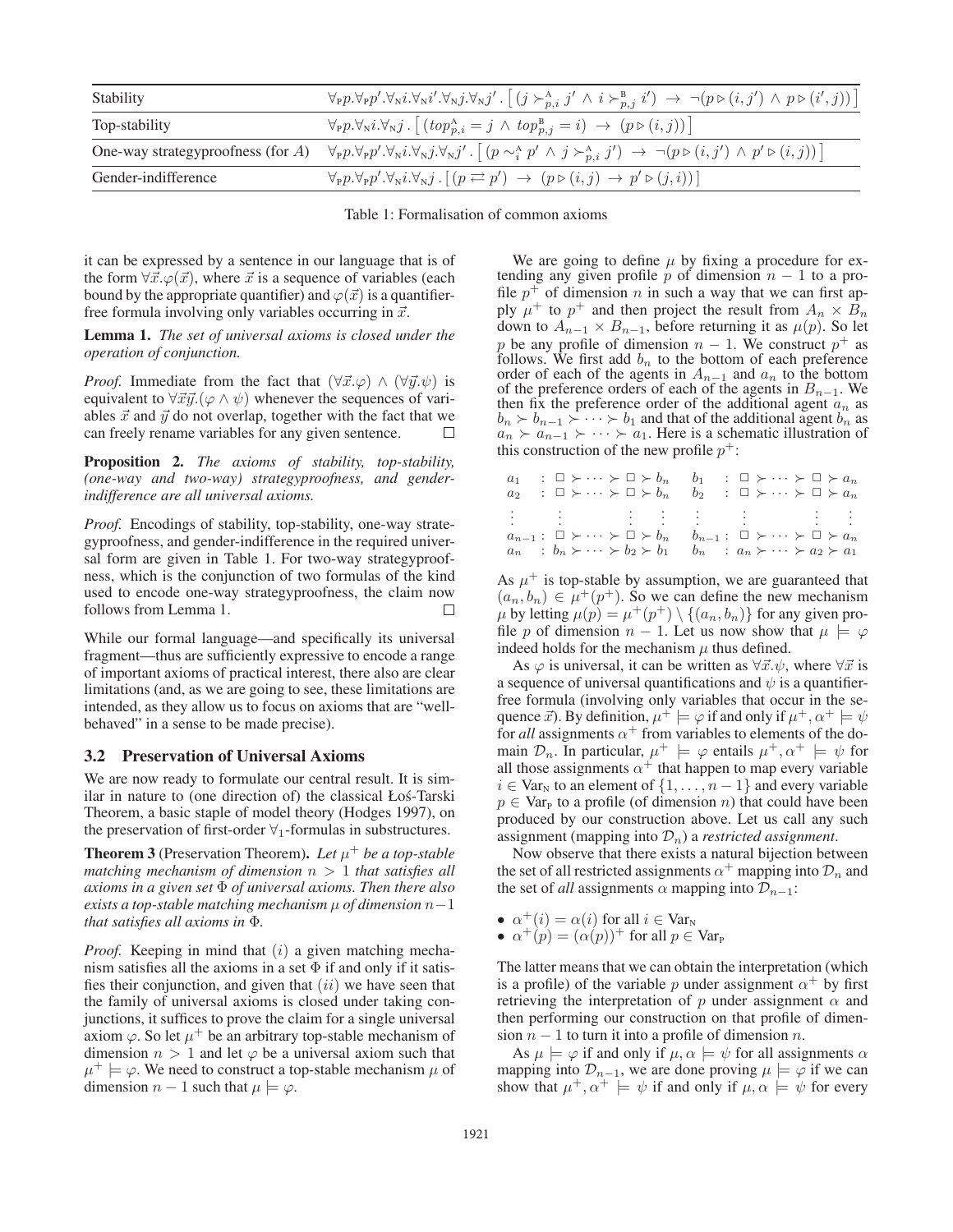restricted assignment  $\alpha^+$  and its counterpart  $\alpha$ .<sup>1</sup> We do so by induction on the size of  $\psi$ . There is one base case to consider for every kind of atomic proposition in the language:

- For  $\psi = (j \succ_{p,i}^A j')$  the claim holds, because no agent  $a_i$ indexed by some  $i \in \{1, \ldots, n-1\}$  changes her relative ranking of agents  $b_j$  and  $b_{j'}$  indexed by some  $j, j' \in$  $\{1,\ldots,n-1\}$  when we move between a profile of dimension  $n - 1$  and the corresponding profile of dimension n. Analogous arguments apply to  $(j \succ_{p,i}^B j')$ ,  $(top_{p,i}^A = j)$ ,  $(top_{p,j}^{\text{B}}=i)$ ,  $(p \sim_i^{\text{A}} p')$ ,  $(p \sim_j^{\text{B}} p')$ , and  $(p \rightleftarrows p')$ .
- For  $\psi = (p \triangleright (i, j))$  the claim holds, because  $\mu$  has been defined so as to agree with  $\mu^+$  on all pairings involving agents with indices in  $\{1,\ldots,n-1\}$ .

To complete the proof, we require one inductive step for every propositional operator in the language (which are negation and conjunction). This part is straightforward: First,  $(\mu^+, \alpha^+ \models \psi \text{ if and only if } \mu, \alpha \models \psi) \text{ immediately entails }$  $(\mu^+, \alpha^+ \models \neg \psi \text{ if and only if } \mu, \alpha \models \neg \psi).$  Second, once we have established  $(\mu^+, \alpha^+] = \psi$  if and only if  $\mu, \alpha \models \psi$ ) and  $(\mu^+, \alpha^+ \models \psi'$  if and only if  $\mu, \alpha \models \psi'$ , this immediately entails  $(\mu^+, \alpha^+ \models \psi \land \psi'$  if and only if  $\mu, \alpha \models \psi \land \psi'$ ).

It remains for us to verify that  $\mu$  is top-stable. But given that top-stability is a universal axiom, this follows immediately from our general result about  $\mu$  satisfying all universal axioms that are satisfied by  $\mu^+$ .  $\Box$ 

Some readers may find this result unsurprising. It certainly could be argued that the claim made is obvious as far as *specific* universal axioms are concerned, such as stability. Indeed, the kind of reasoning we have used here is implicit in some results in the literature, where it is taken to be selfevident that, whenever we can design a mechanism for  $n$ that satisfies the axiom of interest, then we certainly can do so for  $n-1$  as well.<sup>2</sup> The power of the Preservation Theorem lies in the fact that it applies to *every* combination of axioms we can express in the universal fragment of our language. At this point, it may be instructive to consider examples for (other) axioms for which our theorem does *not* apply.

Example 2. An axiom of interest we are *not* able to express in our language is known as *peer-indifference* (Masarani and Gokturk 1989). It postulates that the outcome returned by a mechanism should not change if we swap two agents belonging to the same group. Modelling this axiom would require the introduction of an additional kind of atomic proposition that allows us to state that profile  $p'$  can be obtained from profile  $p$  by swapping two of the agents in the first group (and a similar atomic proposition for swapping two agents in the second group). And indeed, peer-indifference is not always preserved when moving to smaller scenarios.

For instance, even though for  $n = 3$  there exists a mechanism that is both peer-indifferent and gender-indifferent, for  $n = 2$  this is not the case anymore.<sup>3</sup>

Example 3. Consider the following axiom—which we *can* express in our language, albeit not in its universal fragment:

$$
\forall_{p} p. \exists_{N} i. \forall_{N} j. [(top_{p,i}^{A} = j) \rightarrow (p \triangleright (i,j))] \land \n\forall_{p} p. \exists_{N} j. \forall_{N} i. [(top_{p,j}^{B} = i) \rightarrow (p \triangleright (i,j))]
$$

It encodes the requirement that for every profile there should be at least one agent from each group who gets assigned to her most preferred partner. This is clearly possible for  $n = 3$ but impossible for  $n = 2$ .

We conclude this section with a useful reformulation of the Preservation Theorem that shows that impossibilities are preserved as we move up (while possibilities, as we have seen, are preserved as we move down).

Corollary 4. *If there exists no matching mechanism of dimension* k *that satisfies all axioms in a given set* Φ *of universal axioms, then the same is true for all dimensions*  $n \geq k$ .

# 4 Automated Search for Impossibility Results

In this section we describe our approach for automating the search for impossibility theorems via SAT solving and then present human-readable proofs for two such theorems. In fact, the use of SAT solving techniques is not restricted to proving impossibility theorems, and we briefly comment on some further uses of this technology along the way.

#### 4.1 Approach

By Corollary 4, to prove an impossibility theorems for a set of universal axioms that applies to all dimensions  $n > k$ , it suffices to prove it for  $k$ . We can do the latter by translating the axioms into propositional formulas (which is possible for a fixed dimension, by rewriting universally quantified formulas as conjunctions, and so forth) and then checking the conjunction of all those formulas for satisfiability.

The translation to propositional logic (in CNF) is straightforward and similar to prior work using SAT solving for the analysis of voting rules (Geist and Peters 2017). For every profile p and every pair of indices  $i, j \in \{1, \ldots, n\}$  we introduce a propositional variable  $x_{p}(i,j)$ , which should be set to *true* if and only if  $a_i$  should get matched with  $b_j$  in profile  $p$ <sup>4</sup>. For example, stability can be expressed as follows:

$$
\bigwedge\limits_p \bigwedge\limits_i \bigwedge\limits_{j} \bigwedge\limits_{i' \text{ s.t. } p \text{ has } \atop a_i \succ_{b_j} a_{i'}} \bigwedge\limits_{j' \text{ s.t. } p \text{ has } \atop b_j \succ a_i b_{j'}} \bigl(\neg x_{p \triangleright (i,j')} \vee \neg x_{p \triangleright (i',j)}\bigr)
$$

Using a simple script (written in PYTHON) we can generate the formula in CNF corresponding to each of the axioms in

<sup>&</sup>lt;sup>1</sup>In fact, we only need to show that  $\mu^+, \alpha^+ \models \psi$  implies  $\mu, \alpha \models \psi$ . However, in the proof that follows, the step covering the negation operator relies on the other direction being true as well.

<sup>&</sup>lt;sup>2</sup>This is the case, for instance, for the original proof of the result by Roth (1982) we are going to discuss in Section 4.2.

<sup>&</sup>lt;sup>3</sup>These two claims can be easily verified using the techniques we are going to introduce in Section 4.1 (Endriss 2019).

<sup>&</sup>lt;sup>4</sup>As there are  $(n!)^{2n}$  profiles, the number of variables required is  $(n!)^{2n} \cdot n^2$ . For  $n = 4$  this figure is roughly  $1.76 \cdot 10^{12}$ , meaning that this approach will be hardly feasible for dimensions  $n \geq 4$ . Fortunately, inspection of the social choice literature suggests that many (though of course not all) interesting phenomena in this domain occur when changing a relevant parameter from 2 to 3.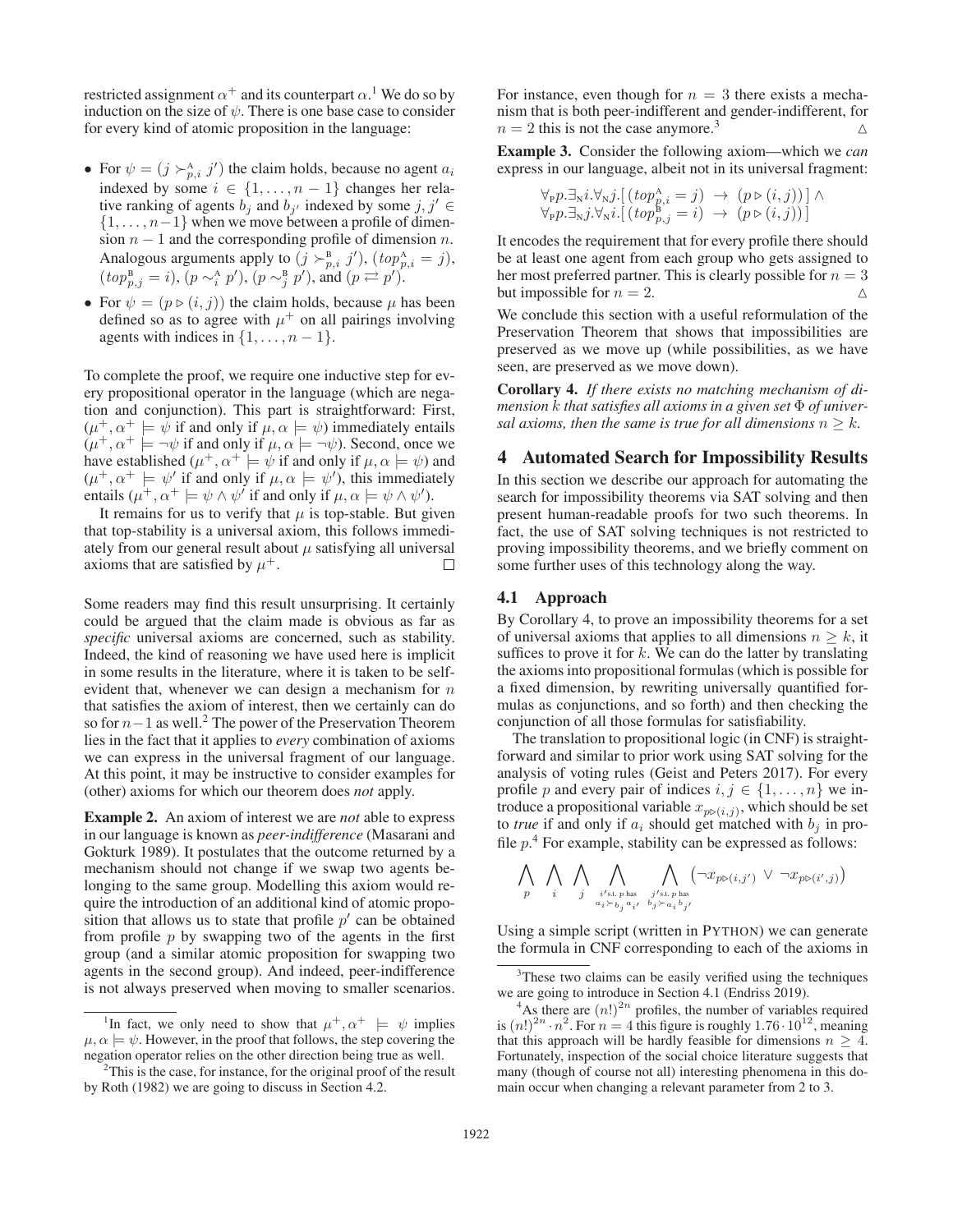$$
p_4 = \begin{pmatrix} \frac{213}{132} & \frac{123}{123} \\ \frac{312}{213} & \frac{a_1}{213} \end{pmatrix}
$$
  
\n
$$
p_5 = \begin{pmatrix} \frac{321}{132} & \frac{123}{123} \\ \frac{312}{123} & \frac{b_3}{b_1} \end{pmatrix}
$$
  
\n
$$
p_6 = \begin{pmatrix} \frac{321}{132} & \frac{123}{132} \\ \frac{312}{213} & \frac{b_1}{b_1} \end{pmatrix}
$$
  
\n
$$
p_7 = \begin{pmatrix} \frac{123}{132} & \frac{123}{123} \\ \frac{312}{213} & \frac{b_1}{b_1} \end{pmatrix}
$$
  
\n
$$
p_8 = \begin{pmatrix} \frac{321}{132} & \frac{213}{132} \\ \frac{123}{132} & \frac{213}{132} \end{pmatrix}
$$
  
\n
$$
p_9 = \begin{pmatrix} \frac{321}{132} & \frac{213}{132} \\ \frac{123}{132} & \frac{213}{132} \end{pmatrix}
$$
  
\n
$$
p_8 = \begin{pmatrix} \frac{321}{132} & \frac{213}{132} \\ \frac{123}{132} & \frac{213}{132} \end{pmatrix}
$$
  
\n
$$
p_9 = \begin{pmatrix} \frac{312}{132} & \frac{123}{123} \\ \frac{132}{132} & \frac{123}{132} \end{pmatrix}
$$
  
\n
$$
p_9 = \begin{pmatrix} \frac{312}{132} & \frac{123}{132} \\ \frac{132}{132} & \frac{123}{132} \end{pmatrix}
$$

Figure 1: Profiles involved in the proof of Theorem 5

Table 1 (Endriss 2019). Similarly, we can generate one further formula in CNF to encode the requirement that every  $a$  is matched to at least one  $b$ , and every  $b$  is matched to at most one a. We can now use a SAT solver, such as PICOSAT (Biere 2008), to check whether the conjunction of this latter formula and the formulas encoding a set of axioms of interest is satisfiable for, say,  $n = 3$ . If it is not, then we have found an impossibility theorem for  $n > 3$ .

At this point the reader may raise an objection or two: What if our script does not in fact generate the correct formula in CNF? What if the SAT solver has a bug? While it is not unreasonable to assume that the latter objection is unlikely to have much impact on the correctness of the results generated by our approach and while it is possible, at least in principle, to proof-read a script for generating the CNF in the same way as one would proof-read a paper, the accepted gold standard for certifying the correctness of a mathematical statement still is, and always will be, an elementary human-readable proof.

The good news is that SAT solving technology offers a solution to this problem. We can use a tool such as PICOMUS, which is part of the PICOSAT distribution, to automatically extract a *minimal unsatisfiable subset* (MUS) from a given unsatisfiable set of clauses. Provided it is sufficiently small, we can then turn this MUS into a human-readable proof.

# 4.2 Results

By a seminal result in the theory of matching due to Roth (1982), it is impossible to design a one-to-one matching mechanism that is both stable and two-way strategyproof. To be precise, Roth proved this impossibility theorem for a richer model, in which agents are permitted to report so-called *incomplete preferences*. Intuitively speaking, increasing the range of profiles we want our mechanism to operate on might increase the chance of running into an impossibility. Indeed, while Roth's result holds even for  $n = 2$ for the model he considers, this is not the case for our model: there exists a matching mechanism for  $n = 2$  that is both stable and two-way strategyproof. This is well known and easy to verify. In fact, with a SAT solver at hand, we can automatically design such a mechanism by simply running the solver on a formula in CNF that encodes the requirements of stability and strategyproofness, and then inspecting the

model returned (Endriss 2019). We can also count the number of distinct models of this formula. This reveals that there are exactly four distinct mechanisms for  $n = 2$  that are both stable and two-way strategyproof (Endriss 2019).

However, for  $n \geq 3$  it is well known that Roth's result applies even when all preferences must be complete, as is the case for our model. We are now going to prove a strengthened variant of this result: the impossibility continues to apply even when we weaken stability to top-stability.

# **Theorem 5.** *For*  $n \geq 3$ *, there exists no matching mechanism that is top-stable and two-way strategyproof.*

*Proof.* As we have seen that both top-stability (TS) and strategyproofness (SP) are universal axioms, due to Corollary 4, we are done if we can prove the claim for  $n = 3$ . Running PICOMUS on the corresponding CNF returns an MUS of 23 clauses that together make reference to ten different profiles. These profiles are shown in Figure 1, using a simplified notation to describe preferences. For example, in profile  $p_3$  agent  $a_1$  reports  $b_1 \succ b_2 \succ b_3$ , while agent  $b_3$ reports  $a_2 \succ a_1 \succ a_3$ . Six of the clauses in the MUS are instances of TS, applied to the three profiles on the very left and the three profiles on the very right. Nine clauses are instances of SP; each of them corresponds to one of the nine arrows in the picture (pointing from the truthful profile to the profile we obtain when the agent whose name is used to label the arrow tries to manipulate). The remaining seven clauses encode (relevant aspects of) the fact that any agent must be matched with exactly one other agent.

Inspection of Figure 1 reveals that it is impossible to assign a partner to agent  $a_1$  in profile  $p_0$  without violating at least one of our requirements. Let us now make this line of argument explicit. We first show that  $(a_1, b_1) \notin \mu(p_0)$  must be the case by exploring the profiles on the left:

- $(a_1, b_2) \in \mu(p_4)$  by TS
- $(a_1, b_2) \in \mu(p_4)$  implies  $(a_1, b_1) \notin \mu(p_1)$  by SP
- $(a_1, b_3) \in \mu(p_5)$  by TS
- $(a_1, b_3) \in \mu(p_5)$  implies  $(a_3, b_3) \notin \mu(p_1)$  by SP
- $(a_2, b_1) \in \mu(p_6)$  by TS
- $(a_2, b_1) \in \mu(p_6)$  implies  $(a_3, b_1) \notin \mu(p_1)$  by SP
- $(a_1, b_3) \in \mu(p_1)$  follows as the only remaining option
- $(a_1, b_3) \in \mu(p_1)$  implies  $(a_1, b_1) \notin \mu(p_0)$  by SP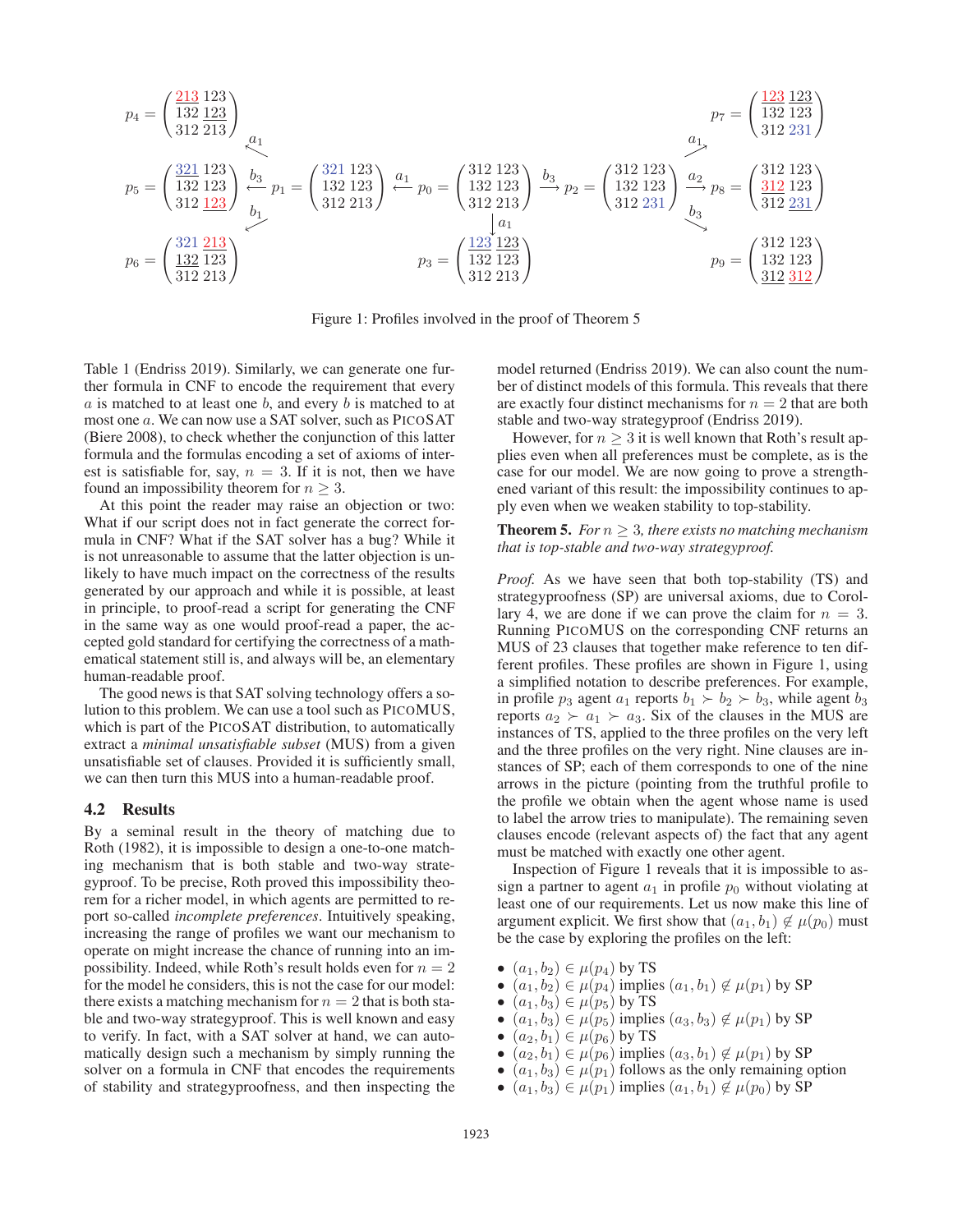For instance, the second step above follows when we consider the possibility of agent  $a_1$  manipulating in profile  $p_1$ (by moving to  $p_4$ ) to get matched with  $b_2$  instead of  $b_1$ . Next, we use analogous reasoning to establish  $(a_1, b_3) \notin \mu(p_0)$ :

- $(a_1, b_1) \in \mu(p_7)$  by TS
- $(a_1, b_1) \in \mu(p_7)$  implies  $(a_1, b_2) \notin \mu(p_2)$  by SP
- $(a_2, b_3) \in \mu(p_8)$  by TS
- $(a_2, b_3) \in \mu(p_8)$  implies  $(a_2, b_2) \notin \mu(p_2)$  by SP
- $(a_3, b_3) \in \mu(p_9)$  by TS
- $(a_3, b_3) \in \mu(p_9)$  implies  $(a_1, b_3) \notin \mu(p_2)$  by SP
- $(a_2, b_3) \in \mu(p_2)$  follows as the only remaining option
- $(a_2, b_3) \in \mu(p_2)$  implies  $(a_1, b_3) \notin \mu(p_0)$  by SP

Finally, we get that  $(a_1, b_2) \notin \mu(p_0)$  as a consequence of  $(a_1, b_1) \in \mu(p_3)$  and  $(a_1, b_1) \in \mu(p_3)$  implying  $(a_1, b_2) \notin$  $\mu(p_0)$ , which are instance of TS and SP, respectively. П

Our second impossibility theorem shows that we cannot design a stable mechanism that would be fair in the sense of treating the two groups of agents in a symmetric manner.

**Theorem 6.** *For*  $n \geq 3$ *, there exists no matching mechanism that is stable and gender-indifferent.*

*Proof.* As we have seen that both stability and genderindifference are universal axioms (and as stability entails top-stability), due to Corollary 4, we are done if we can prove the claim for  $n = 3$ . Running PICOMUS on the corresponding CNF returns an MUS of 13 clauses. Seven of these clauses encode the fact that any matching mechanism  $\mu$  must be well-defined on the following profile (which we call p):

|  | $a_1$ : $b_2 \succ b_3 \succ b_1$ |  | $b_1 : a_2 \succ a_3 \succ a_1$ |
|--|-----------------------------------|--|---------------------------------|
|  | $a_2 : b_3 \succ b_1 \succ b_2$   |  | $b_2 : a_3 \succ a_1 \succ a_2$ |
|  | $a_3 : b_1 \succ b_2 \succ b_3$   |  | $b_3 : a_1 \succ a_2 \succ a_3$ |

Note that  $p$  is symmetric in the sense that, if we swap  $\overline{A}$ and  $B$  (the operation at the heart of the definition of genderindifference), then we end up with the very same profile  $p$ .

Note that (for  $n = 3$ ) there are six possible matchings a mechanism  $\mu$  might return for a given profile. The remaining six clauses in the MUS each exclude one of those matchings as a possibility. Four of them are instances of stability and two are instances of gender-indifference. Indeed, stability rules out the following four matchings:

- $\{(a_1, b_1), (a_2, b_2), (a_3, b_3)\}\$ is blocked by  $(a_1, b_2)$
- $\{(a_1, b_1), (a_2, b_3), (a_3, b_2)\}\$ is blocked by  $(a_1, b_3)$
- $\{(a_1, b_2), (a_2, b_1), (a_3, b_3)\}\$ is blocked by  $(a_3, b_2)$
- { $(a_1, b_3), (a_2, b_2), (a_3, b_1)$ } is blocked by  $(a_2, b_1)$

But the remaining two matchings are inconsistent with the requirements imposed by gender-indifference:

- $\{(a_1, b_2), (a_2, b_3), (a_3, b_1)\}\$ is not admissible, because if we match  $a_1$  to  $b_2$ , then we also must match  $b_1$  to  $a_2$ .
- $\{(a_1, b_3), (a_2, b_1), (a_3, b_2)\}\$ is not admissible, because if we match  $a_2$  to  $b_1$ , then we also must match  $b_2$  to  $a_1$ .

Thus, any mechanism that is stable and gender-indifferent will have to remain undefined on  $p$ . In other words, there exists no mechanism that meets all our requirements.  $\Box$ 

# Clauses # Variables Build SAT MUS

| Theorem 5 $4,805,568$ $419,904$ $34s$ $1s$ $64s$ |  |  |
|--------------------------------------------------|--|--|
| Theorem 6 1, 399, 680 419, 904 9s 2s 19s         |  |  |
|                                                  |  |  |

Table 2: Resources required to prove impossibility theorems

Theorem 6 may appear to contradict a result due to Pini et al. (2011) who claim to have found a general approach for turning any given matching mechanism that is stable into a matching mechanism that is both stable and genderindifferent. The source of this mismatch between results is that Pini et al. work with a different definition of genderindifference: under their alternative definition,  $\mu$  is genderindifferent if  $\mu(p) = \mu(p')$  whenever p' can be obtained from profile  $p$  by swapping  $A$  and  $B$ . So their definition is different from the one originally proposed by Masarani and Gokturk (1989), which is the one we use in this paper and which arguably is the most appropriate definition. While the definition of Pini et al. does encode some notion of what one might want to call "gender-independence" (the outcome does not depend on which group is called A and which group is called  $B$ ), it arguably does not quite qualify as a fairness property, as it does not exclude the possibility that one group is greatly favoured when computing outcomes.

Table 2 summaries the computational resources required to prove the two impossibility theorems discussed in this section (to automatically prove the base case for  $n = 3$ ). Besides the size of the formula  $\varphi$  in CNF that needs to be analysed, we report the time it takes to execute the PYTHON script to build  $\varphi$ , the time it takes to run PICOSAT to verify that  $\varphi$  is not satisfiable, and the time it takes to run PICO-MUS to compute an MUS from which we can read off a human-verifiable proof. All runtimes have been measured on a mid-range desktop machine (running an Intel Core i5- 7500 processor at 3.40GHz with 8GB of memory).

Finally, we note that Theorem 5 and Theorem 6 are maximally strong, in the sense that neither can be strengthened further by lowering the bound to  $n \geq 2$  or by omitting one of the axioms involved. Furthermore, Theorem 5 cannot be strengthened by weakening two-way strategyproofness to one-way strategyproofness, and Theorem 6 cannot be strengthened by weakening stability to top-stability. Each of these claims can be verified at the press of a button by running a SAT solver on the corresponding formula and finding that formula to be satisfiable (Endriss 2019).

# 5 Conclusion

We have extended the approach for proving impossibility theorems with the help of a SAT solver developed in the field of computational social choice over the past decade to the new domain of matching. Our main result is a meta-result regarding the approach developed: the Preservation Theorem shows that we can reduce the proof of any conjectured impossibility theorem involving only axioms that have a universal form to a proof for a fixed domain size—and the latter typically can be fully automated using SAT solving technology. Finally, we have used our approach to derive two